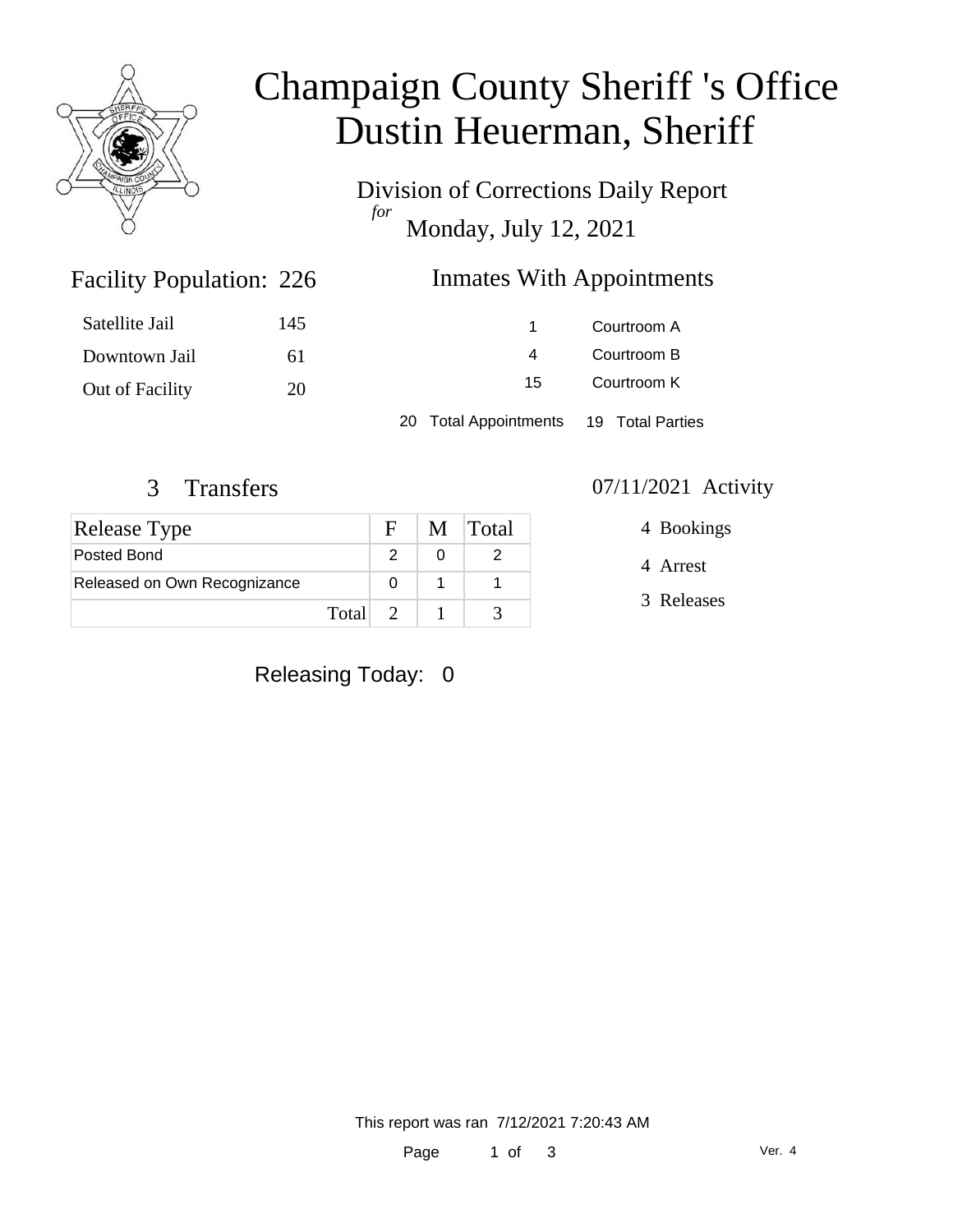

# Champaign County Sheriff 's Office Dustin Heuerman, Sheriff

Division of Corrections Daily Report *for* Monday, July 12, 2021

#### Custody Status Count

Civil Other 1

- Electronic Home Dentention 19
	- Felony Arraignment 16
		- Felony Other 4
	- Felony Pre-Sentence 5
		- Felony Pre-Trial 130
	- Felony Sentenced CCSO 10
	- Felony Sentenced IDOC 13
		- Hold Other 2
		- Hold Sentenced CCCC 1
	- Misdemeanor Arraignment 1
		- Misdemeanor Other 1
- Misdemeanor Pre-Sentenced 1
	- Misdemeanor Pre-Trial 5
		- Petition to Revoke 4
		- Remanded to DHS 12
	- Traffic Sentenced CCSO 1
		- Total 226